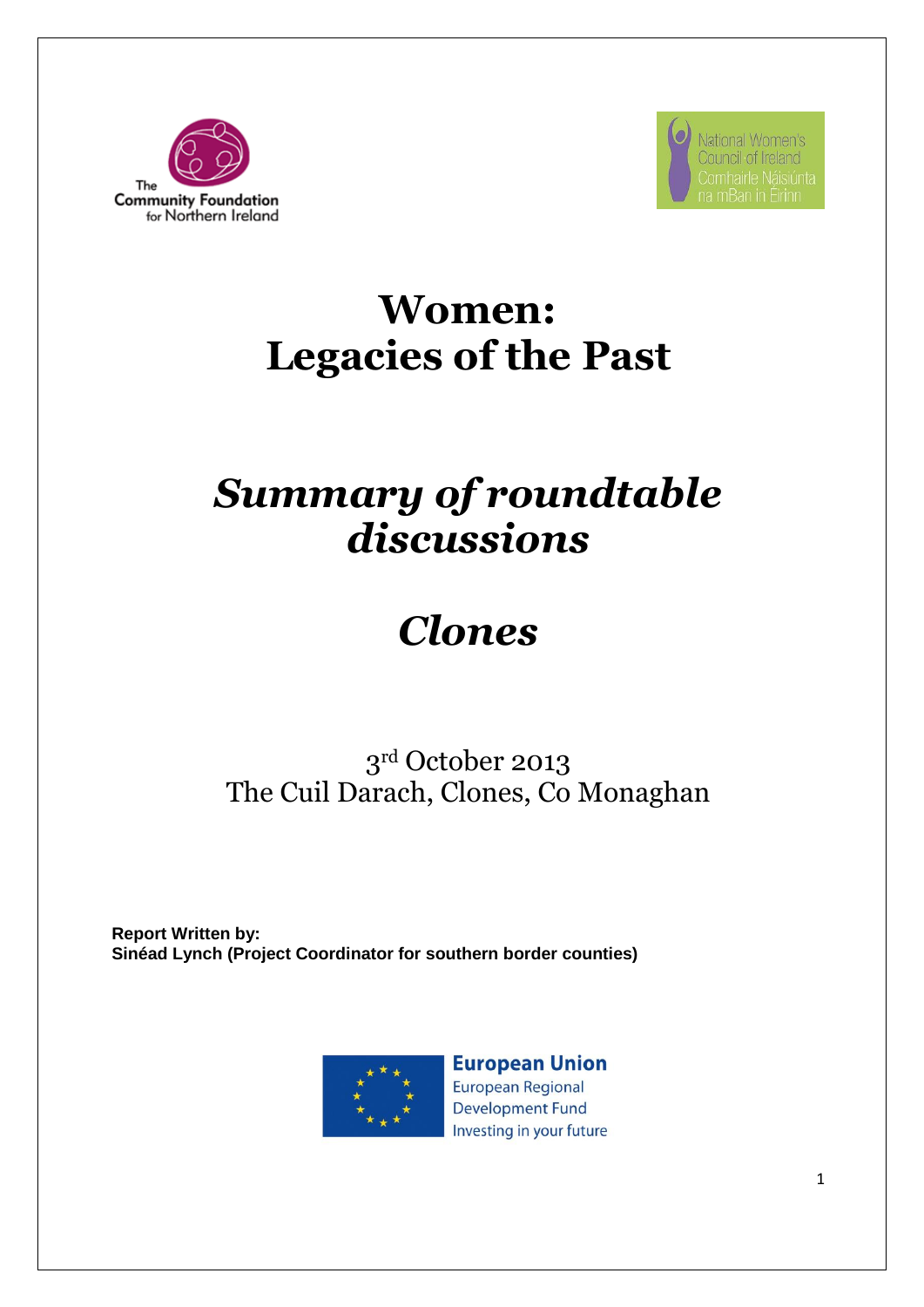### **Women: Legacies of the Past Summary of roundtable discussions The Cuil Darach, Clones 3 rd October 2014**

#### **Introduction of Overall Project**

The National Women's Council of Ireland (NWCI), the Community Foundation for Northern Ireland and the Women's Resource and Development Agency are partners in a Peace 3 project that aims to capture the experiences of women living through conflict and through the subsequent period of conflict resolution and peace building.

The aim is to learn from the experience of women who have lived through these processes and to try to identify ways in which to make a positive impact. Over two years this project will bring women together on a cross community and a cross border basis and they will have an opportunity to exchange learning with women from other conflict areas through the Foundations for Peace Network.

Key issues will be highlighted in different workshops which will take place throughout Northern Ireland and in border county areas. These are:

- Violence, safety and security
- Decision making and representation
- Women's rights are human rights women and social justice
- Women and the legacies of the past
- Women and institutional change

The fourth theme addressed in the project is 'Women: Legacies of the Past.' Workshops were held in Belfast and Clones and a final cross-border workshop will take place in Belfast. At this event 'Women, Legacies of the Past: A Shared Learning Workshop' participants from the two previous workshops will come together to pull together the various strands of the discussions, develop recommendations and decide how best we can influence policy.

The final part of the project is aimed at placing on an international stage all that has been learned through the discussions between women from different communities and regions. The project will have two important outcomes:

- The learning gathered will be used for the design of policy recommendations that will  $\bullet$ be disseminated through the production of a Policy Report on Gender and Peacebuilding which will be primarily focused on influencing institutional change in both Northern Ireland and the Republic of Ireland.
- A Tool Kit on Women and Peacebuilding: Developing Practical Approaches will be produced. This will be circulated internationally with the intention of influencing governments and agencies responsible for providing grants and assistance to war-torn societies.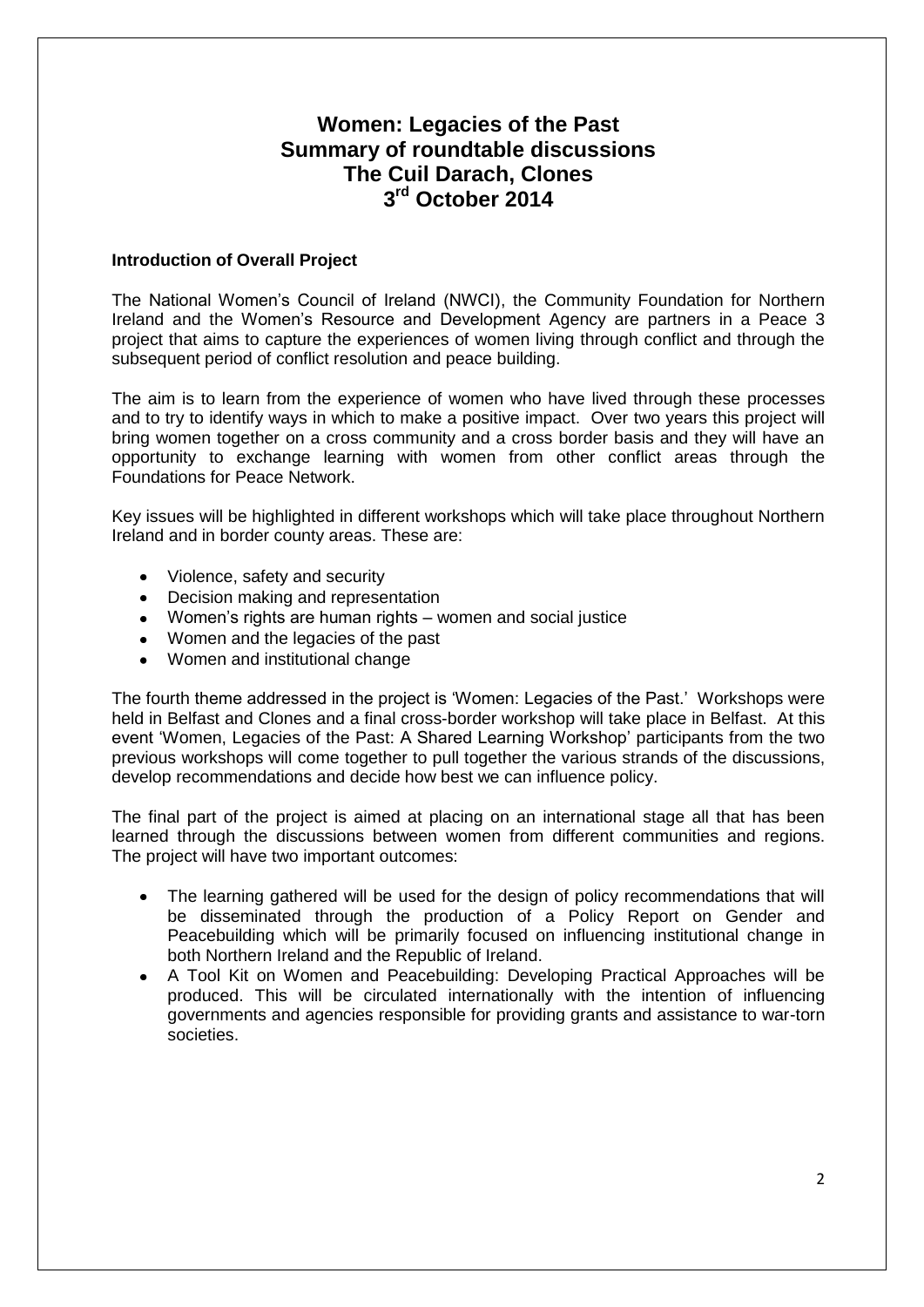#### **Format**

20 women from across Clones / Monaghan and the surrounding area attended a workshop to discuss and provide their personal perspective on issues on the legacies of the past that they are dealing with as women.

The morning began with a contextual presentation from Angela Graham from the Cavan Resource Centre.

Facilitated discussions took place around three tables with a scribe noting the issues that were raised. Participants were asked to focus their discussions around the following key questions:

#### Question 1:

How did the establishment of the border affect you as a woman in terms of

- your family
- your place in the community

and in what ways can you still feel the impacts of this?

#### Question 2:

What kinds of changes have you noticed in your own life, in your family life and in your place in the community since the Good Friday Agreement 15 years ago?

Question 3:

Do you feel it is better or worse for women now, than 15 years ago? In what way?

At the end of each table discussion the women were asked to prioritise a few issues and note these on a flipchart. The priorities from each table were then fed back for all the groups to hear.

A short plenary session ensued.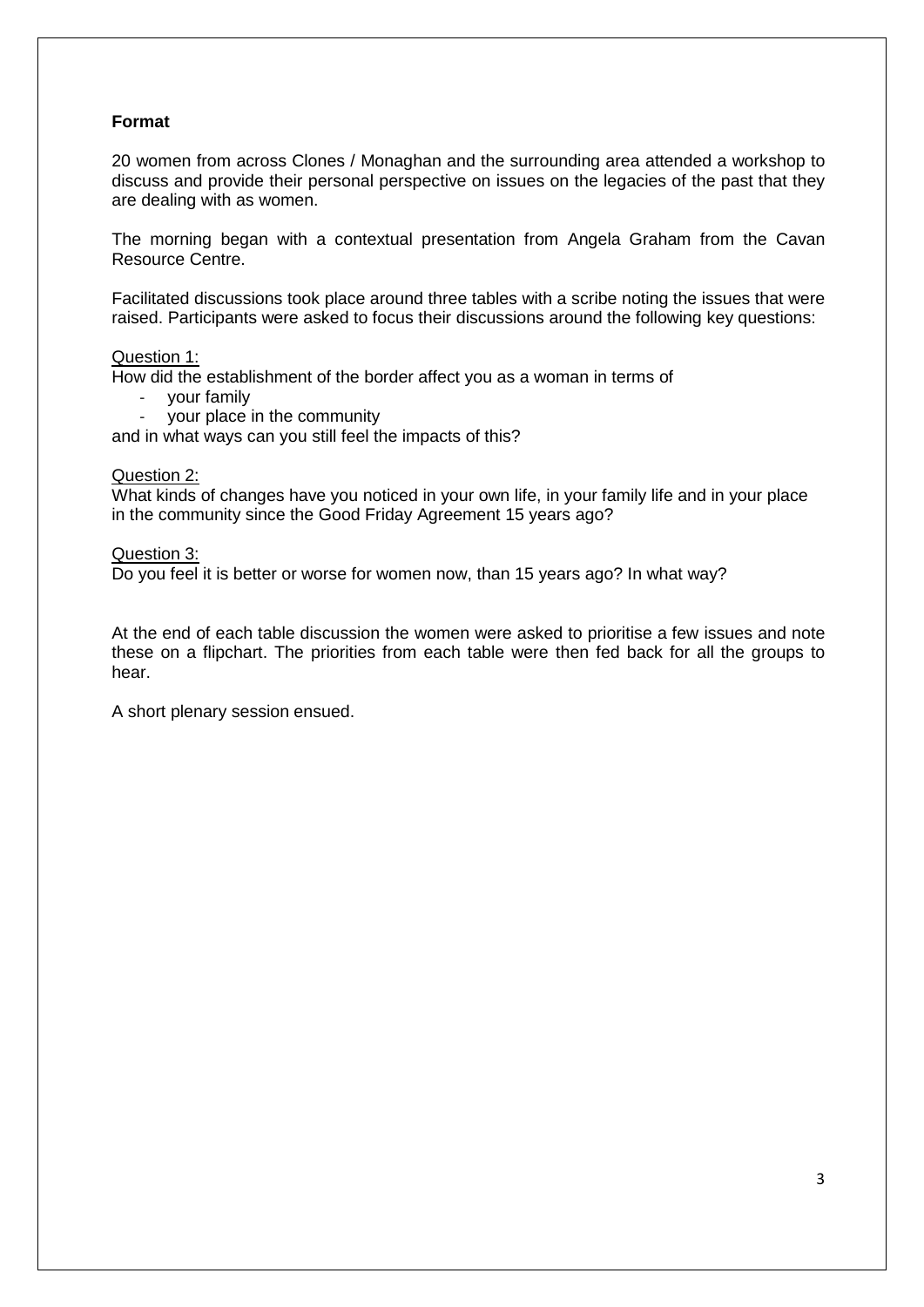The following report summarises the topics discussed for each question:

#### **Question 1:**

**How did the establishment of the border affect you as a woman in terms of** 

- **your family**
- **your place in the community**

**And in what ways can you still feel the impacts of this?**

#### **The Division of Families**

The location of Clones meant that when the border was established, the town was surrounded by it on three sides. This had a profound impact on families in a number of ways. Some of the women moved to Clones from the north with their parents during the troubles as their parents had been on the run. They recall a lot of crossing over and back across the border.

One participant shared how sometimes her mother could cross the border but her father was not allowed due to his status as a republican activist. The most extreme manifestation of this was when her father was not allowed to attend her mother's funeral. She went on to say that she and her siblings did not understand the situation until they were in their teens but it was the labelling of "terrorists" that they encountered in the south that "told her why they had to move in the first place."

Another participant talked about how her family too had moved to Clones from the north. Her brothers who were in the British army were not allowed to travel home to Clones and she also told about how her nephew who is currently in the British army is strongly advised by his superiors not to travel home to Clones. The women talked about how during the troubles it was always more problematic and worrying to care for boys. There were other participants who have family that immigrated to Australia that have not returned to Clones since the troubles because of being advised not to.

In this way families in this area have experienced a lot of division and isolation due to the establishment of the border.

#### **Divided Communities**

The divisions in the community in Clones which pre-existed the troubles were deepened with the establishment of the border. This division they said was felt more in the town communities than in the country where people tended to feel more protected and at ease.

All of the women talked about the inconvenience of being stopped or searched at the border checkpoints. The impact on a P1 mother is that she had to send her kids to the south. Kids are able to adapt.

It is a vast difference to raise your kids in south than north – didn't have to deal with the same stuff but the southerners who visit find it shocking. Still an uneasiness going into the north – being identified by car number plate / accent. Some women had no cars to cross the border, so didn't experience that.

A few participants said that if you were from the "wrong side" of the border you were stereotyped and criminalised if you happened to be catholic. The likelihood was a lot higher that Catholics would be stopped and searched. The women also felt that the British flag tended to be used as a way to "intimidate" Catholics crossing the border.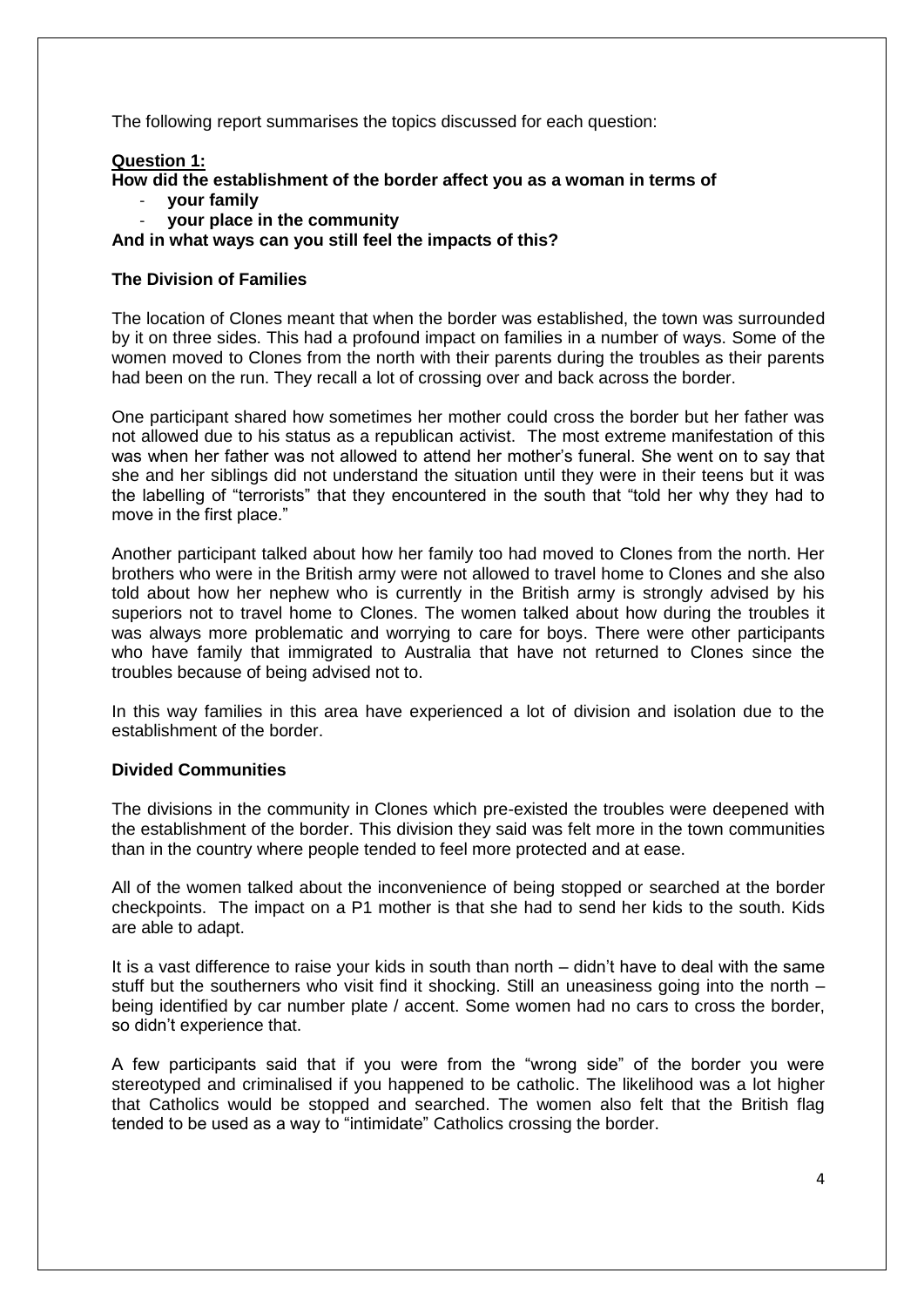Other participants talked about there having been times when they and their families were afraid to go out of the house due to trouble in their housing estates which were divided. It was felt that it is really only the older generation that is fully aware of this divide and what it means.

#### **Q2. What are the Changes in your lives since the Good Friday Agreement?**

#### **Dissolution of the Physical Border**

The participants felt that the dissolution of the physical borders around Clones had made a significant impact on their lives. As one of the women said: "when the border was there "Northern Ireland was like another country – isn't anymore." Another participant said "It is great that it is gone and there is peace." They talked about how the sense of threat in their lives had lessened now that the soldiers were gone from the surrounding area and the sense of freedom to come and go since the bridges and army posts were opened up again.

All of this equated for the women "less of a divide" on many levels including a greater sense of openness about one's religion. Some of the women recalled how they no longer had to "illegally smuggle back butter, cigarettes, fruit and IP records." They also felt that the building of the new road to Dublin signified a new beginning for the women of the north and the south to interact with eachother.

#### **Cross Community Cooperation**

There was a general feeling that there has been a vast improvement in cross community cooperation and that a significant factor in this has been the peace funded community projects that have brought alienated communities together. There has as a result been a "softening in attitudes," and "stronger, more certain" inter-community relationships.

The participants commented that the women's peace projects in particular have been incredibly beneficial to them and that the opportunity to dialogue with women they normally wouldn't have contact with has allowed them to learn things they never would have known. This in turn has allowed them to broaden their horizons in ways that have profoundly affected their daily lives.

Some of the women also talked about the fact that people are quite proactive in trying to "build bridges," and that there is huge interest in projects such as Peacelink which brings kids from the north and south together through sport.

The element of secrecy that was always such a strong current in border town life during the troubles is no longer an issue – there is a lot more communication and no more "secret societies."'

One participant highlighted that there has been a big change in social life in Clones. For example pubs are "generally more communal" without the segregation of earlier years. A few of the women felt that there is still much to resolve in the north after 15 years and that there "is still a divide." Due to their close proximity to the north this matters to them despite the fact that there may be already better conditions in their own small town.

#### **Effects on Family Life**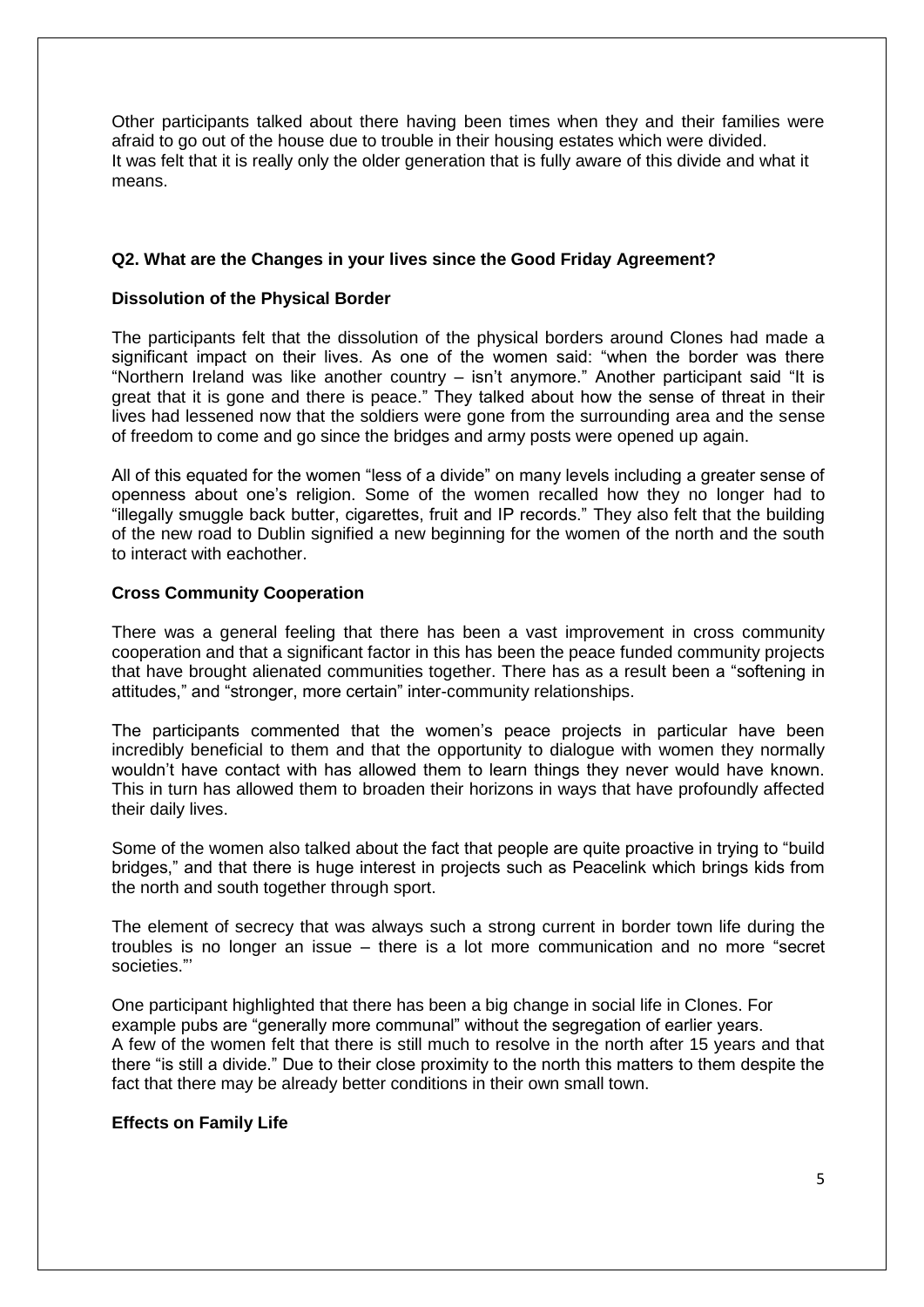The removal of the border checkpoints has meant that for the families of ex-prisoners, visits back and forth are a lot easier and this has had a huge positive impact.

Participants talked about more open attitudes from the churches towards civil inter religious marriages which have also had a very positive effect on family life.

#### **Effects on the Local Economy**

The women talked about how the local economy had utterly changed since before and after the establishment of the border. Clones which had been a thriving town with many small local businesses lost custom from the surrounding areas and many businesses had to close down as a result. The women said that "Clones has gone downhill after partition," and that it still had not recovered. Now people tend to travel to the bigger towns to shop and more people have the transport to do so and people from around the area tend only to come into Clones for football matches. Some of the women felt that Clones needs to be promoted to tourists as a beautiful historical town.

#### **Q3. Do you think living in a border county is better or worse than 15 years ago?**

#### **Better**

In general the participants felt that life has improved in the last 15 years and the positive comments by far outweighed the comments that outlined where further development was needed.

#### **Cross Community Exchange**

The women said that despite the fact that there are still underlying issues to be resolved within the community, the active presence of cross community organisations has dissolved a lot of the tension that had been there previously.

There are in general more community groups and projects which has facilitated greater understanding between religions and ideologies. Participants also talked about the destigmatisation of cross community marriage.

There was also positive feedback about the fact that there are now direct routes to go to church and other weekly activities now that the border checkpoints are gone.

In more recent years learning about different cultures and traditions through community projects has expanded further through the presence of migrant cultures and this was also praised by the women.

#### **Domestic Violence**

It was felt that there has been an improvement in women's attitude to domestic violence and also in the services that are now available.

Women are now more willing to speak with confidence and courage about their experiences of domestic violence and are more willing to leave abusive husbands or partners.